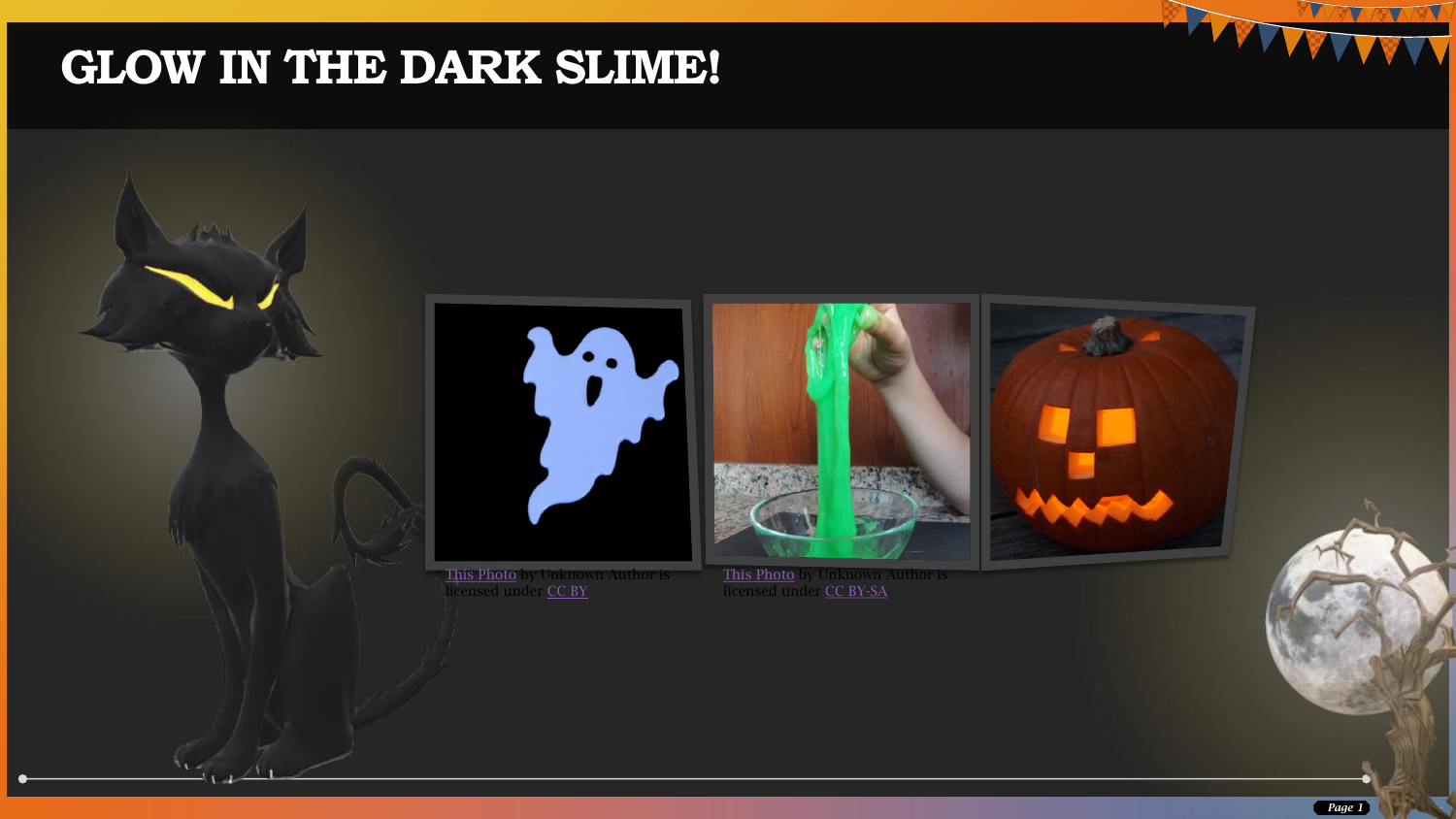#### **WHAT MAKES SLIME GLOW IN THE DARK?**



The glow in the powder is from phosphorescent crystals. This powder absorbs light and then gives off the lovely glow over a length of time (before needing to be recharged). This glow occurs when electrons absorb energy from light, so make sure to find a sunny place.

When you play with your glow in the dark slime is a dark place, these same electrons produce a glow which is energy in the form of light we can see.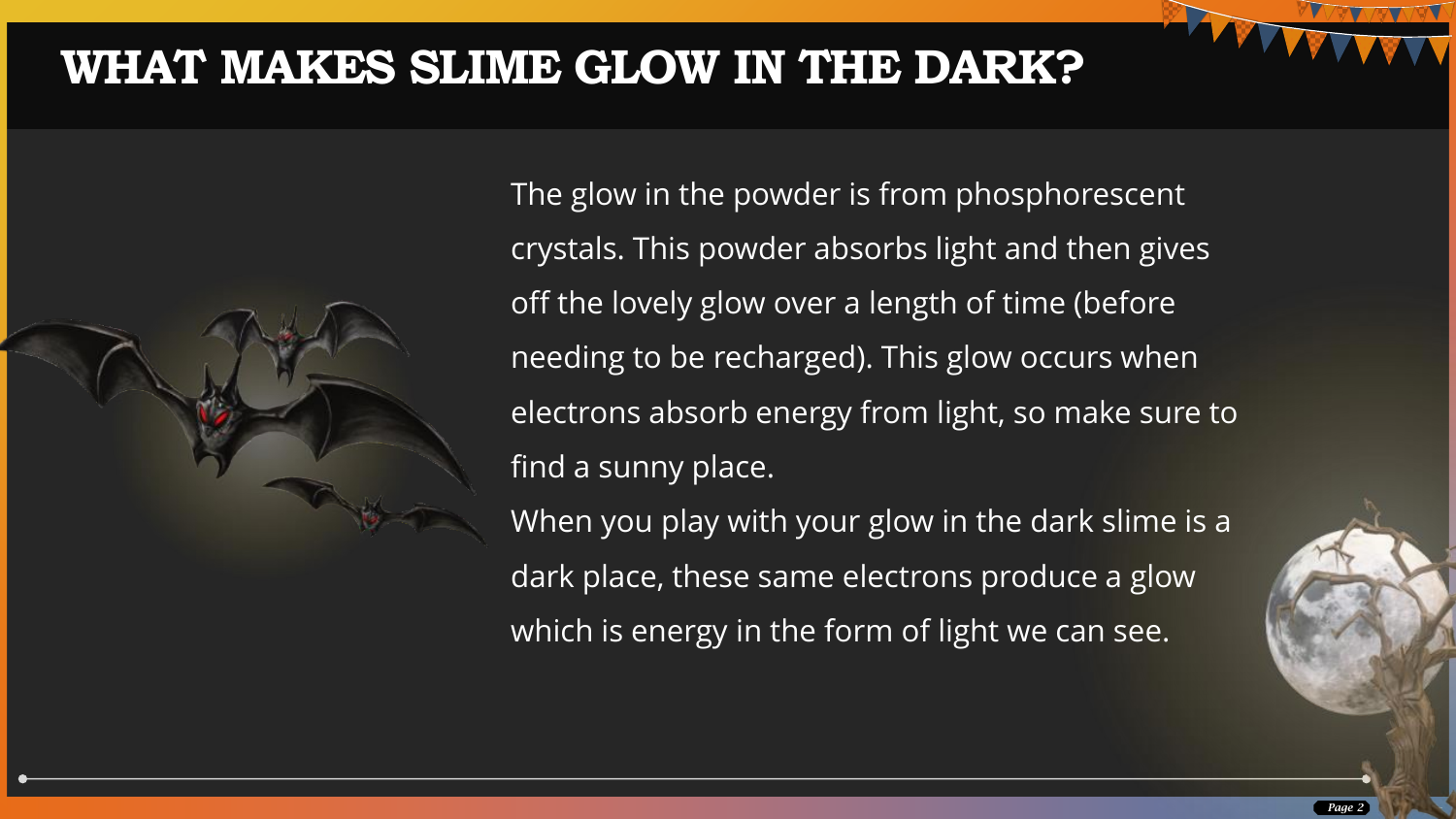### **LET'S MAKE OUR SPOOKY SLIME!**

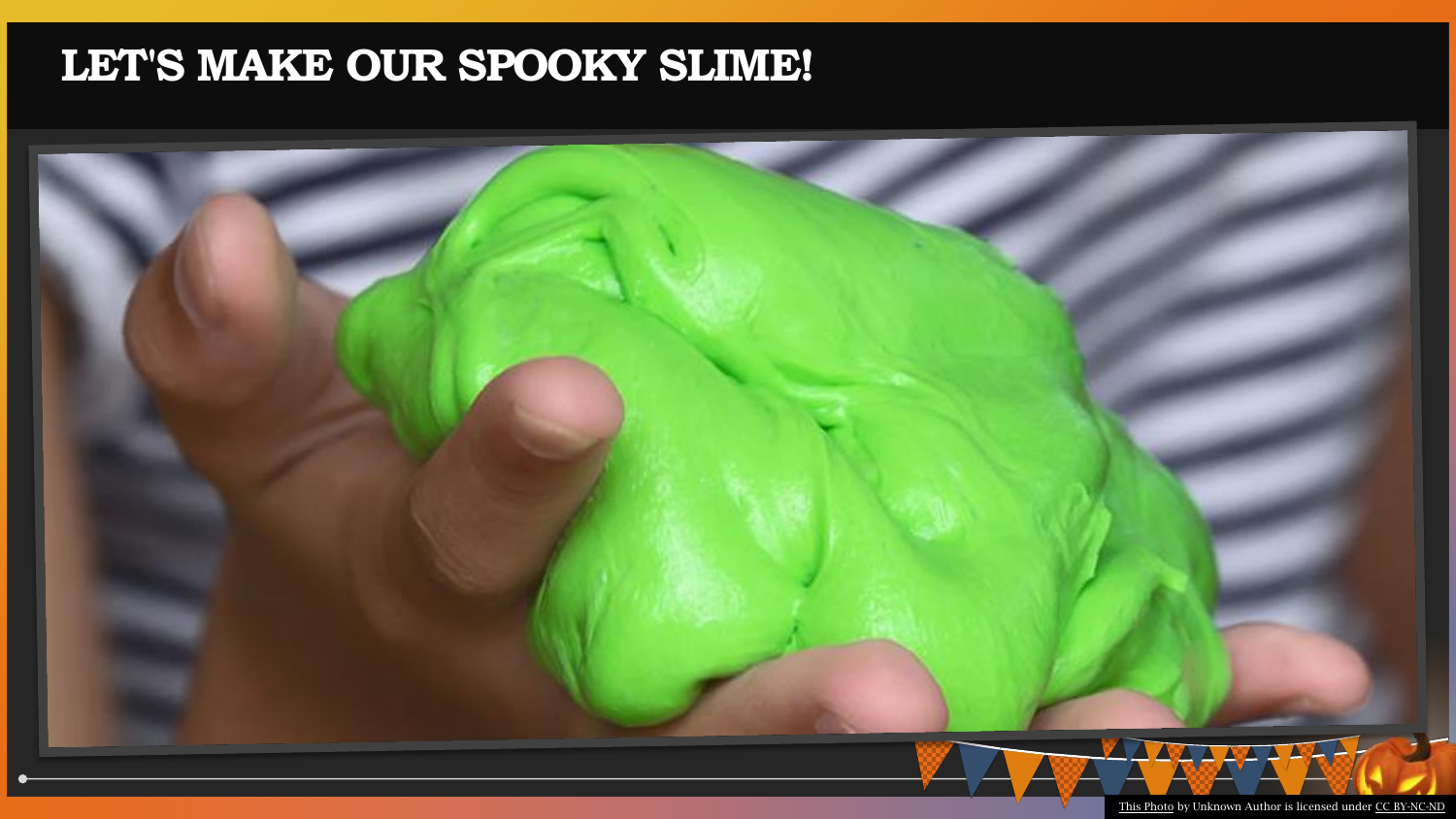#### **MATERIALS**

- 1. 1/2 cup Clear Washable PVA School Glue
- 2. Saline Solution (must contain sodium

borate and boric acid as ingredients)

- 3. 1/2 cup water
- 4. 1/2 tablespoon glow powder
- 5. 1/2 teaspoon baking soda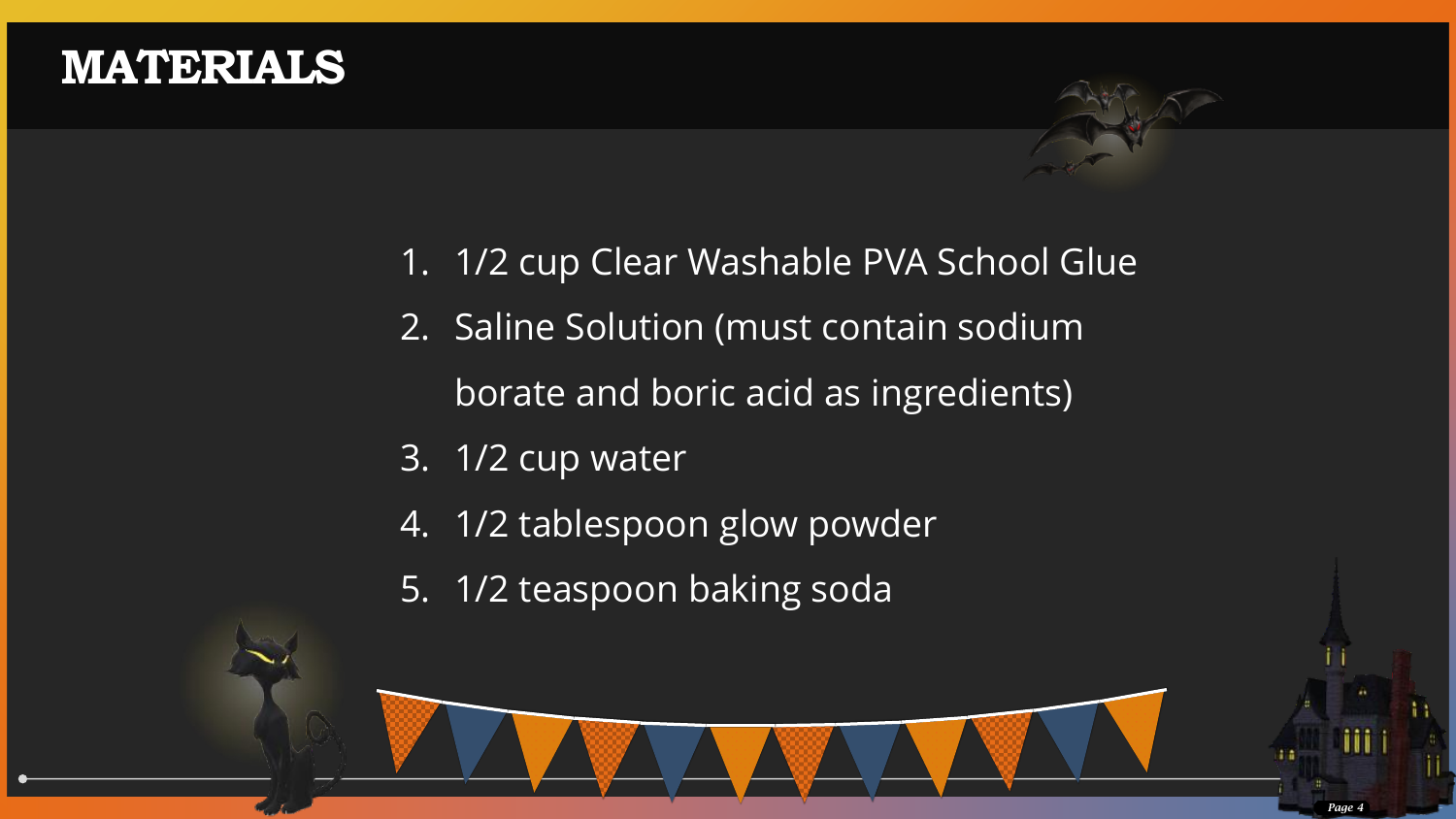

## Add 1/2 cup of clear washable PVA school glue to a bowl.

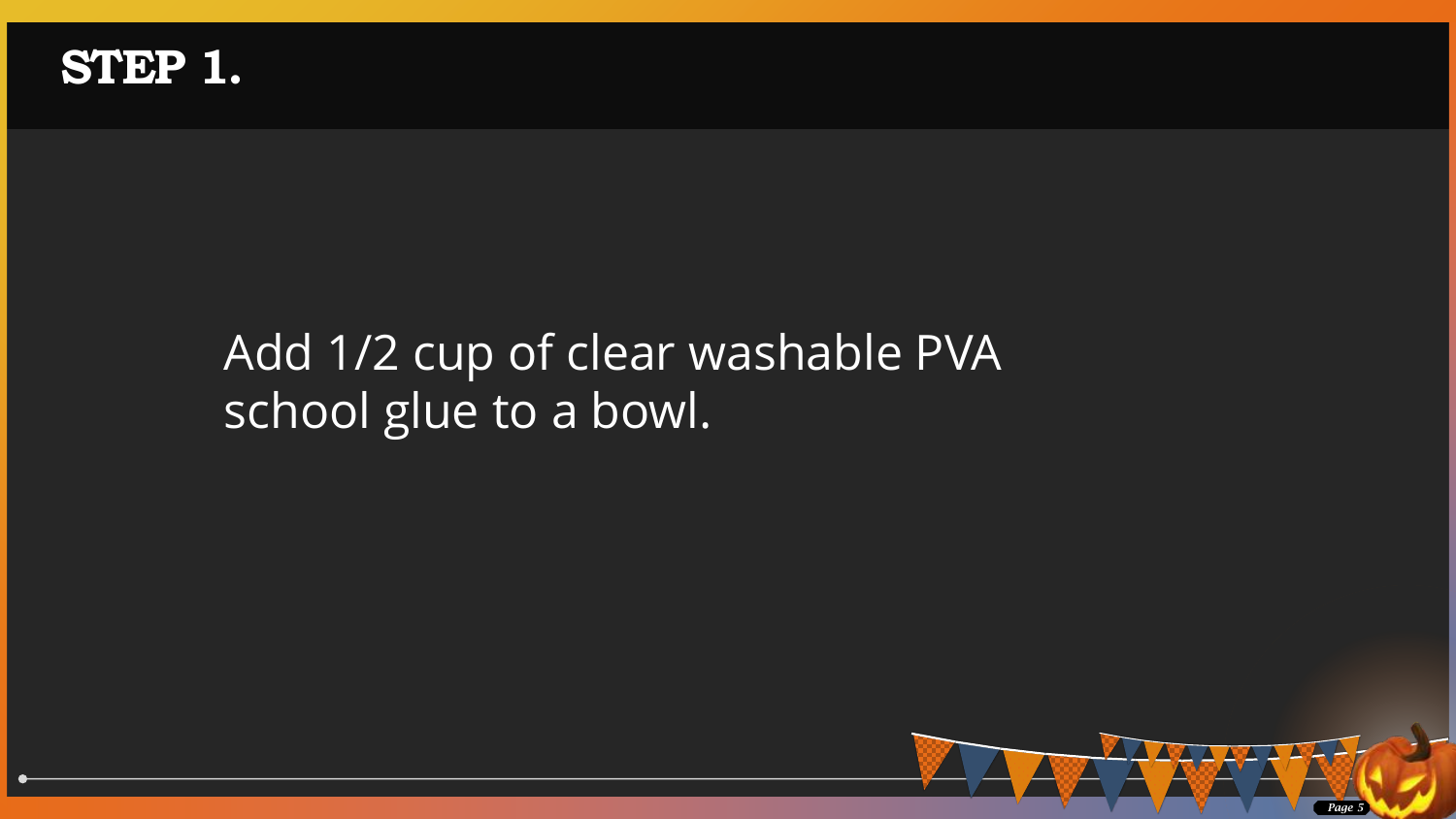

# Add 1/2 cup of water to the glue and mix well.

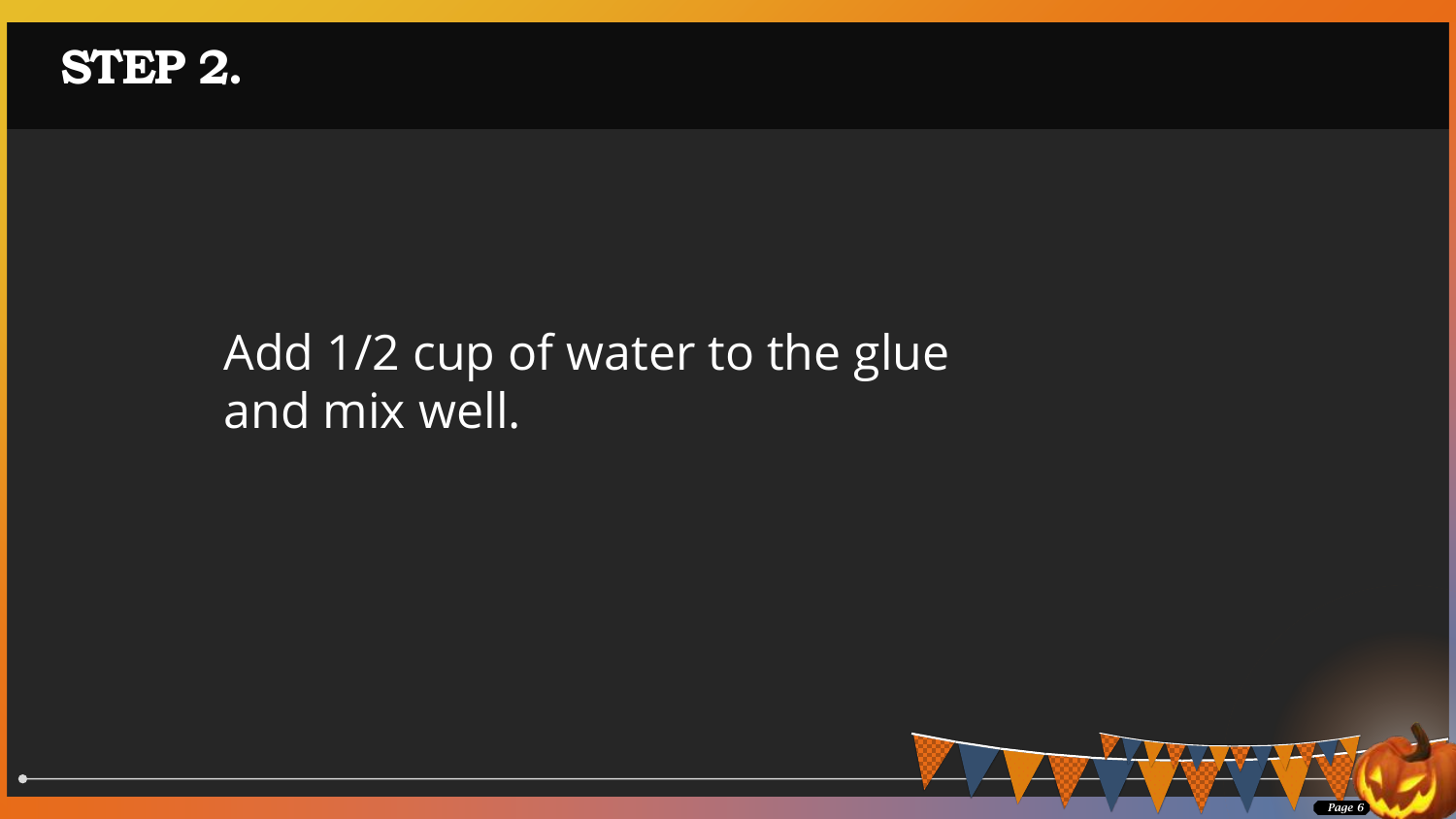#### **STEP 3.**

## Stir in the baking soda (adds firmness to the slime).

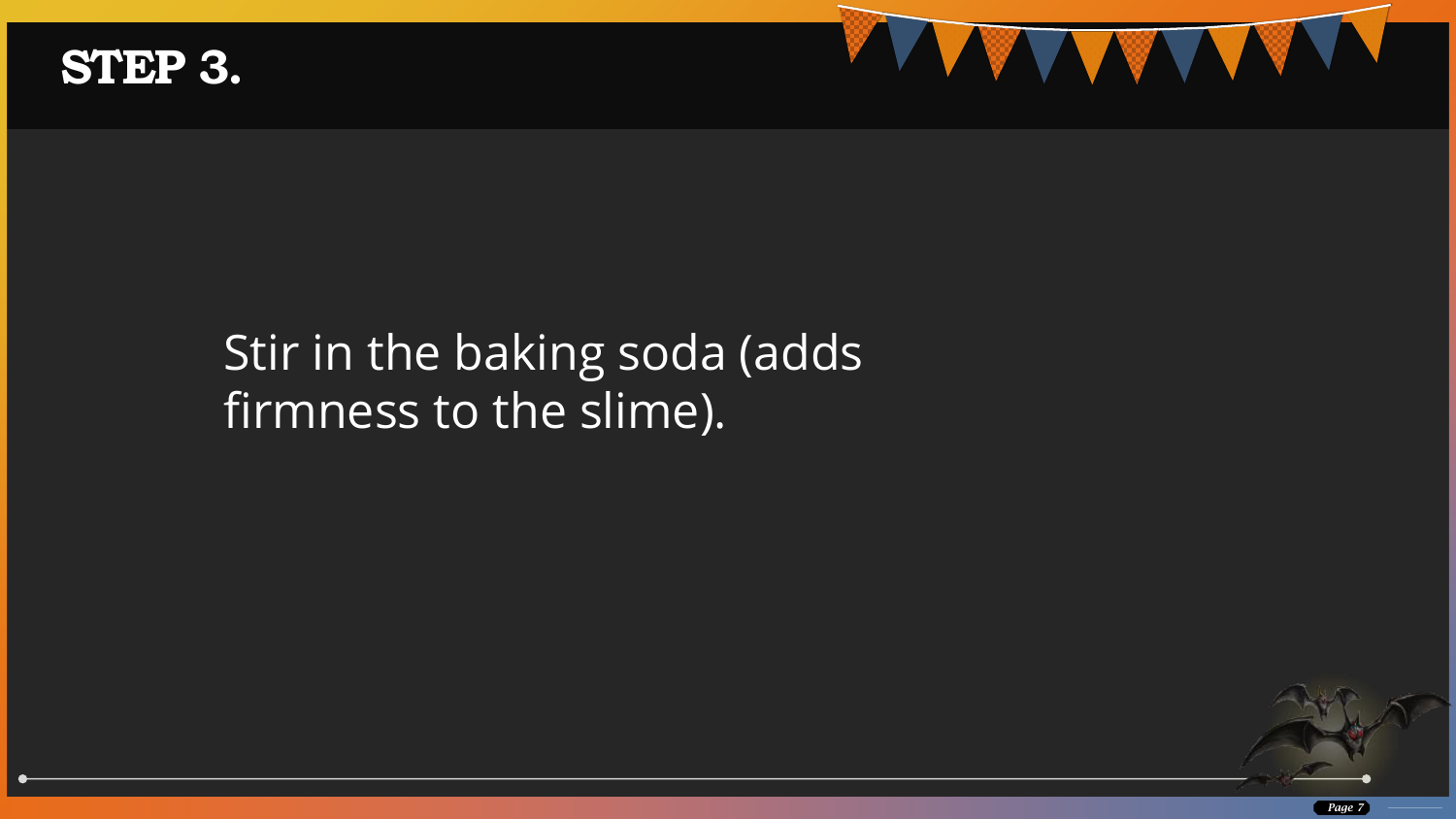

# Add the glow powder and mix well.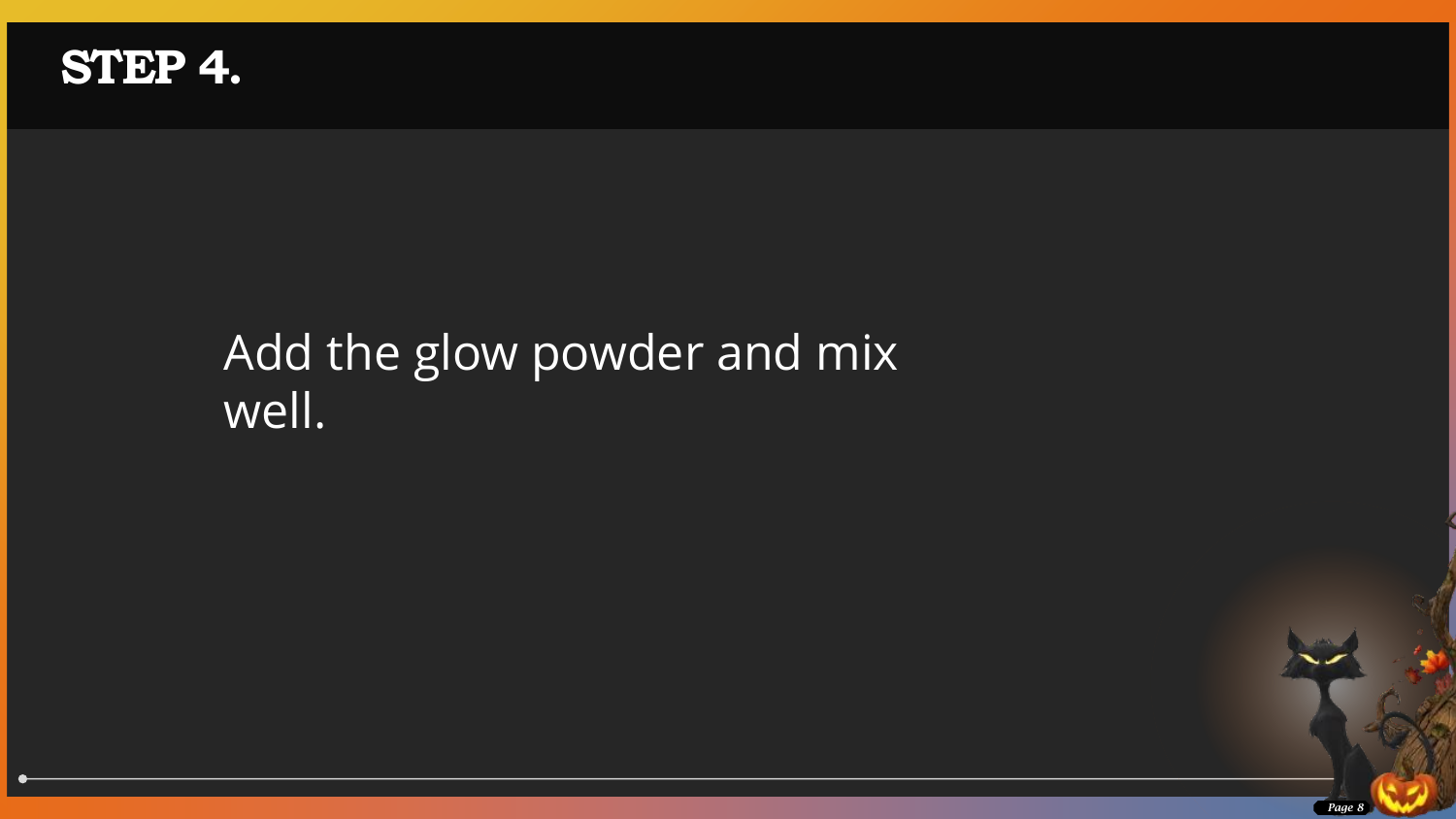#### **STEP 5.**

Next add 1 tablespoon of saline solution (slime activator) and stir the slime well until it pulls away easily from sides and bottom of bowl!

TIP: If your slime is still too sticky, add a few more drops of saline solution.